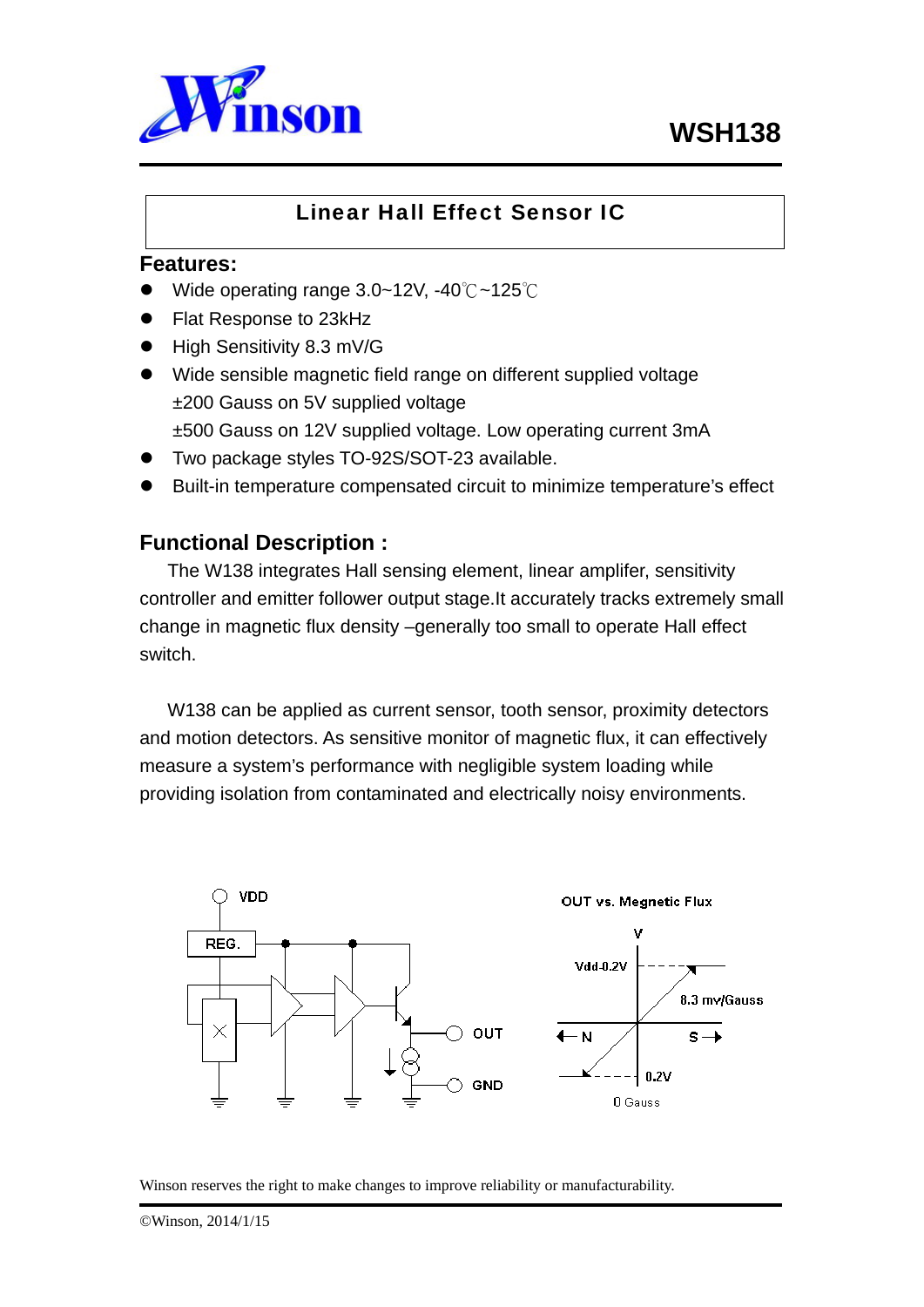



### **ABSOLUTE MAXIMUM RATING**

| Supply Voltage, Vdd ------------------------ 14V                                                                     |                     |
|----------------------------------------------------------------------------------------------------------------------|---------------------|
| Magnetic Flux Density, B -----------Unlimited                                                                        |                     |
| Output Driving Current                                                                                               | ------------- 0.4mA |
| Operating Temperature Range<br>Ta ----------------------------- -40°C to +125°C                                      |                     |
| Storage Temperature Range                                                                                            |                     |
| Power Dissipation Pd<br>TO-92S ------------------------------- 450mW<br>SOT-23 ------------------------------- 350mW |                     |

**VDD**  $OUT<sub>6</sub>$ GND

### **ORDER INFORMATION (Halogen Free)**



ps: (TO-92S) - 1,000/bag. (SOT-23) - 3,000/reel

## Electrical Characteristics: **(T=+25˚C, Vdd=5.0V )**

| <b>Characteristic</b>    | <b>Symbol</b>    | <b>Test Conditions</b> | <b>Min</b> | <b>Typ</b> | <b>Max</b>               | <b>Units</b> |
|--------------------------|------------------|------------------------|------------|------------|--------------------------|--------------|
|                          |                  |                        |            |            |                          |              |
| Supply Voltage           | Vcc              |                        | 3.0        |            | 12                       | V            |
| Supply Current           | Isupply          | B=0 Gauss              |            | 3.0        | 5.0                      | mA           |
| Quiescent Vout           | V <sub>0</sub> G | B=0 G (A Grade)        | 2.4        | 2.5        | 2.6                      | $\vee$       |
|                          |                  | B=0 G (B Grade)        | 2.3        | 2.5        | 2.7                      |              |
| Sensitivity              | $\triangle$ Vout | $B = 0$ to $\pm$ 200 G | 7.4        | 8.3        | 9.2                      | mV/G         |
| <b>Bandwidth</b>         | <b>BW</b>        |                        |            | 23         | $\overline{\phantom{0}}$ | <b>kHz</b>   |
| <b>Measurable Guass</b>  | <b>MGR</b>       | Vdd=5V                 |            | ±200       |                          | Guass        |
| Range                    |                  | Vdd=12V                |            | ±500       |                          |              |
| <b>Temperature Drift</b> | $\wedge$ Vout    | B=0 Gauss              |            | ±1.0       |                          | $mV$ /°C     |

All output-voltage measurements are made with a voltmeter having an input impedance of at least 100kΩ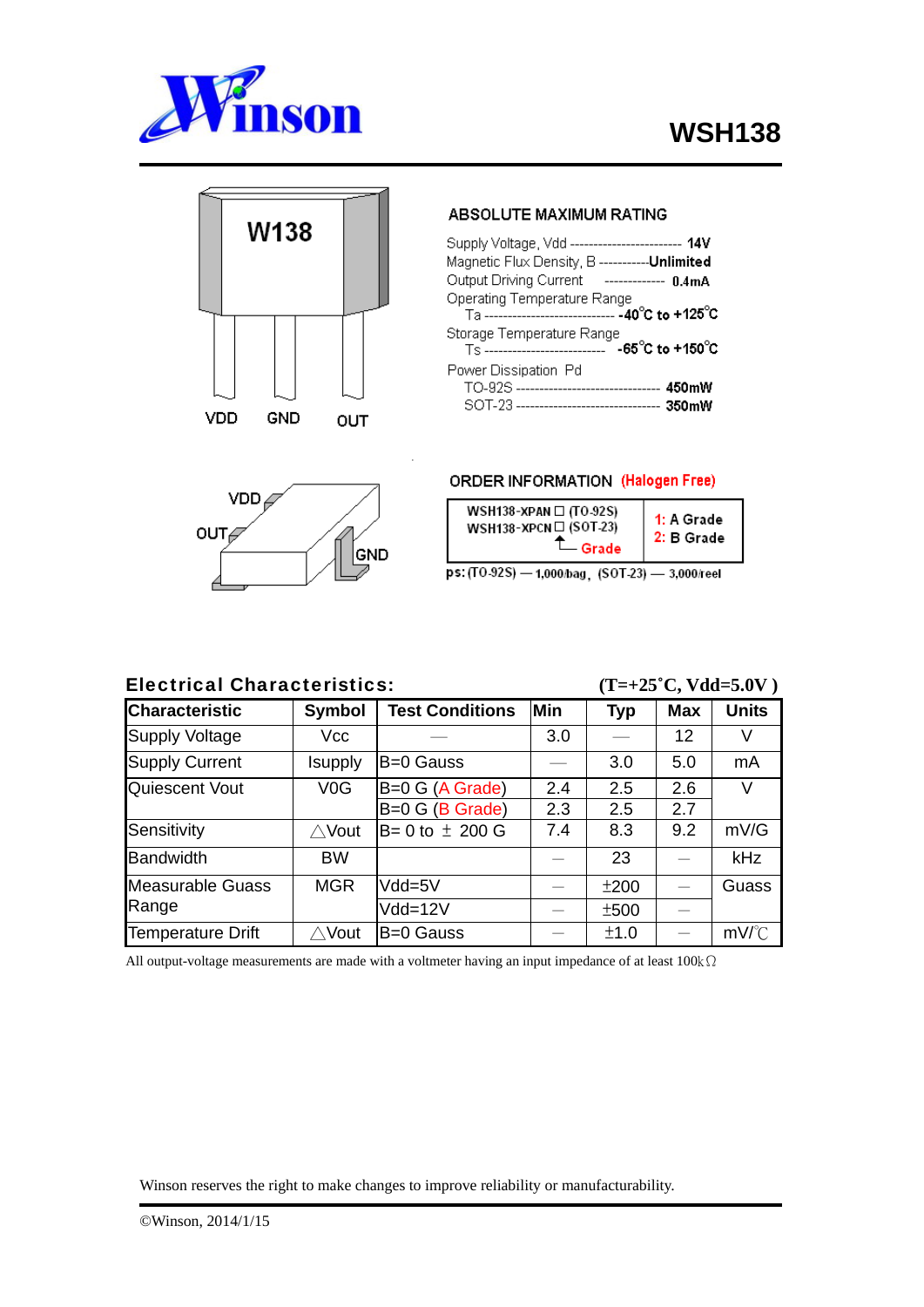

Package Information:

# **TO92S:**



# **SOT23:**

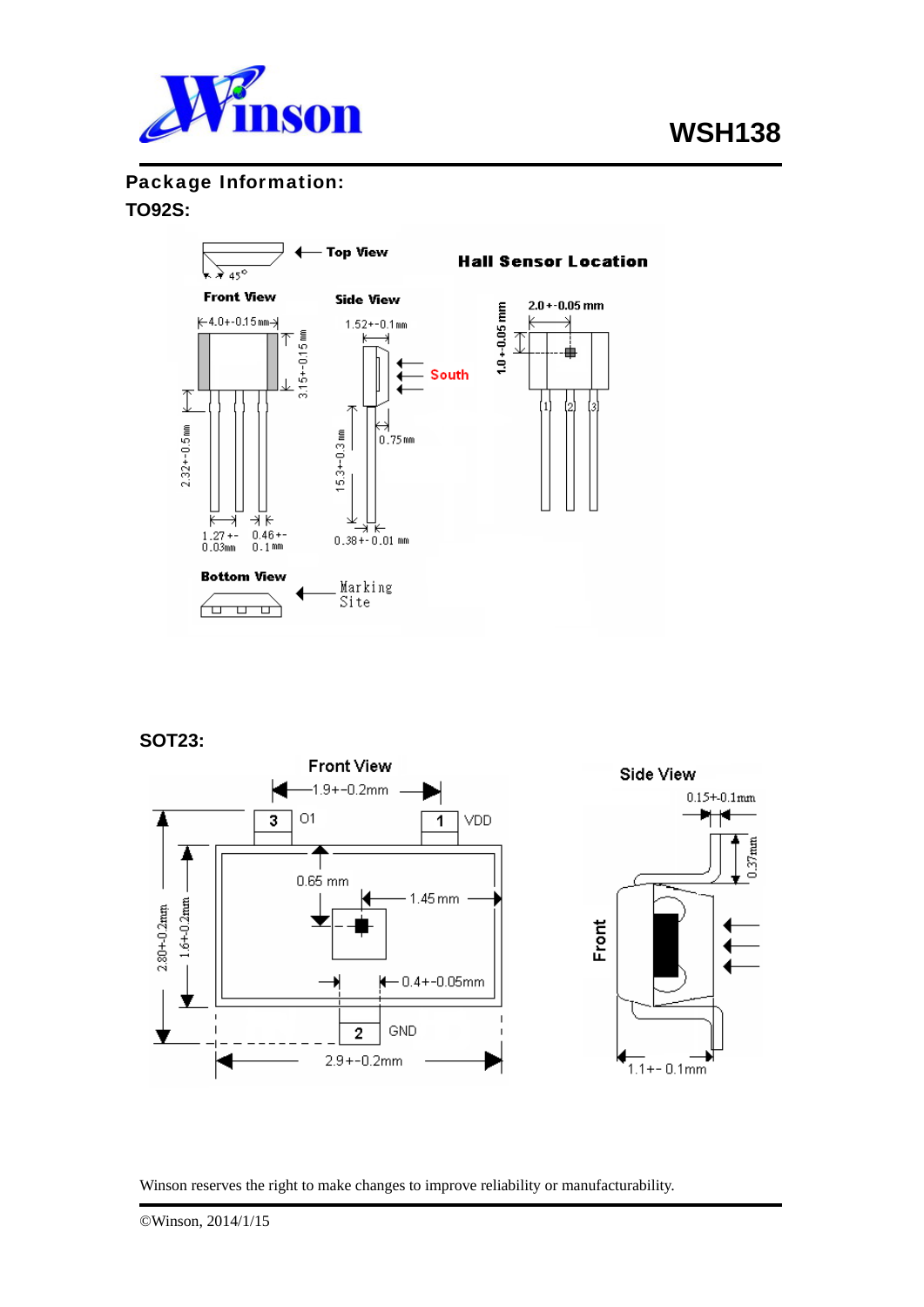

# **Characteristic Diagrams:**